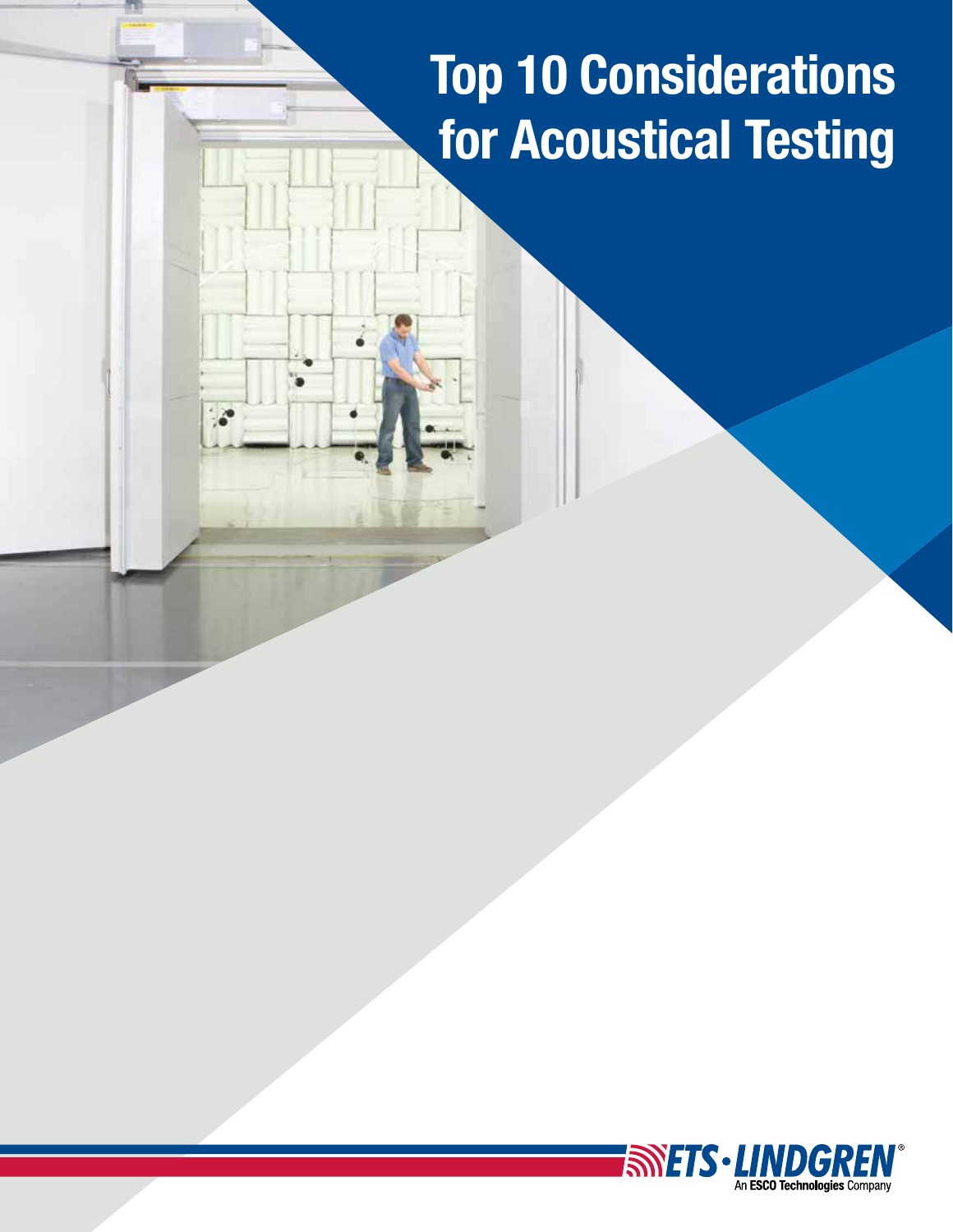# TOP 10 CONSIDERATIONS FOR ACOUSTICAL TESTING

Following is our Top 10 list of the most important things you need to consider to get the most out of your acoustical product testing experience. To start, how well do you know your products? If you have never tested your products at an acoustical testing laboratory, you probably do not know them as well as you should. The information gained from acoustical testing is an essential part of architectural specifying and manufacturing and can have an impact on your clients' satisfaction, contracts, and bottom line.

Testing shows the acoustical performance of your products and quickly identifies leaks and under performance that can lead to unhappy clients and possibly legal actions. In other cases, many manufacturers over design their products to ensure conformance and satisfy performance ratings requirements. For example, architects typically call for Sound Transmission Class (STC) ratings for windows, doors, and other partitions in buildings; these ratings come from an ASTM E90 test that can only be conducted in a test laboratory. A series of laboratory tests with detailed report data can help identify components that can be valueengineered to meet the needed performance. The end result could likely add up to significant cost savings for a product line and ensure a happy client.

These Top 10 considerations are the result of ETS-Lindgren's decades of experience in acoustical testing. We test a wide range of products in our accredited Acoustic Research Laboratory (NVLAP Lab Code 100286-0) located at our headquarters in Cedar Park, Texas. In addition to standardized testing, our Acoustic Research Lab conducts customized test programs to answer client-specific product research and development needs, provide independently proven product noise emission information, and ensure product compliance requirements. Our lab includes multiple acoustic test chambers including a reverberation chamber suite used for determining sound transmission loss, sound absorption, and noise isolation. The lab also houses a hemi-anechoic chamber used to measure noise emissions and sound power determinations. The entire laboratory operates under a quality system that meets the strict requirements of ISO/IEC 17025:2017 and general requirements for the competence of testing laboratories.

So what do you need to know to maximize your investment in acoustical testing? Our veteran acoustical team shares its Top 10 tips from selecting the test lab, to preparing your product to expedite test time, to reviewing the test data obtained on your product. You will find ETS-Lindgren's expertise in this guide created to ensure a successful acoustical test experience and high return on your investment.

NVLAP LAB CODE 100286-0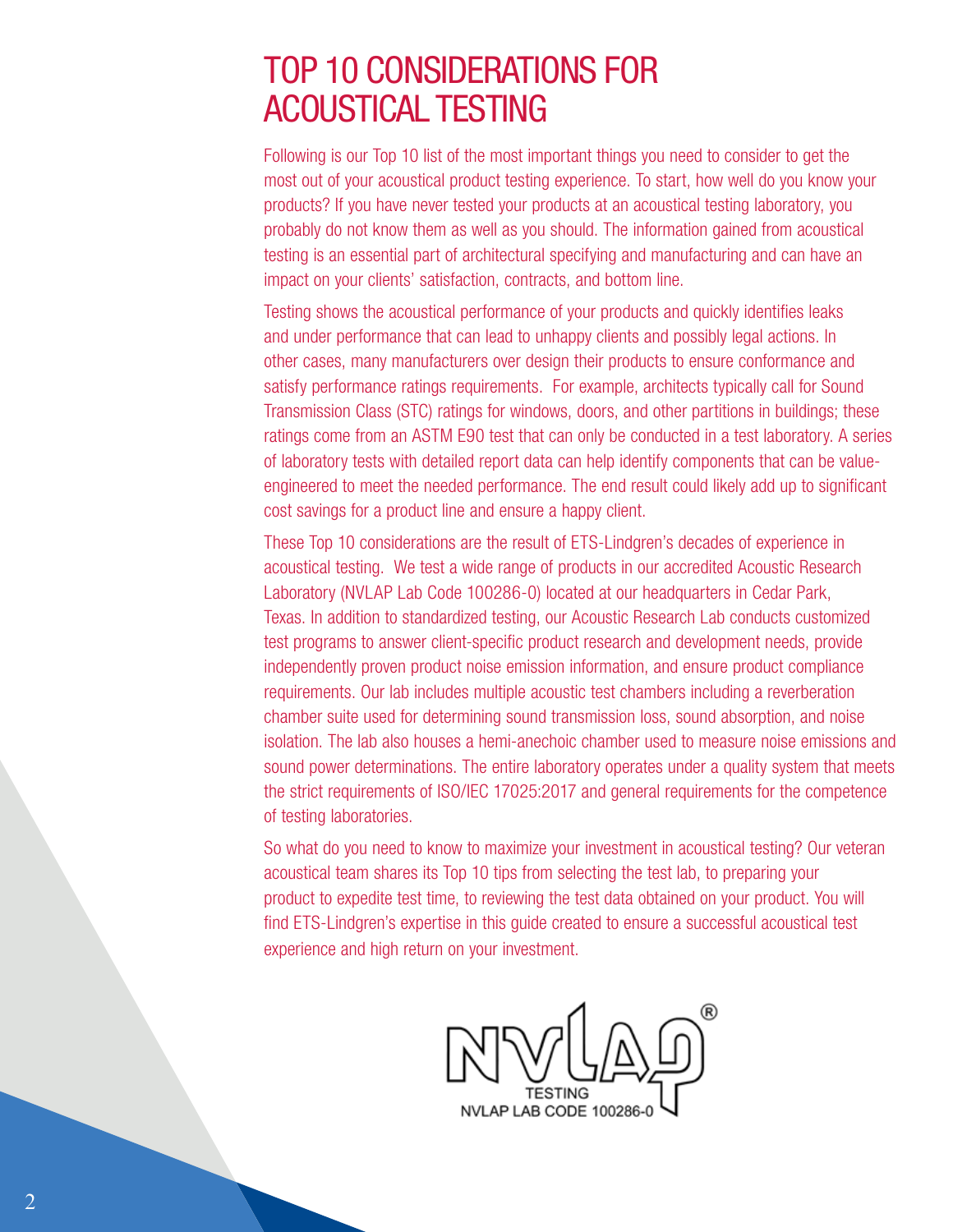

# 1. Use a testing laboratory that is third-party accredited to test to the latest requirements of a specific standard, such as MIL-STD-1474E, ASTM E90, ASTM E596, ISO 3744, and ISO 7779.

Examples of widely accepted accrediting bodies are the National Voluntary Laboratory Accreditation Program (NVLAP), the American Association for Laboratory Accreditation (A2LA), and the International Accreditation Service (IAS). Accreditation is a demanding but extremely important process for any testing laboratory. Accreditation is designed to guarantee that the laboratory has a quality program that helps assure the results provided to you are verified, open to audit, and meet all requirements of the test standard. Visit the accrediting body's website to locate a lab near you that can perform the test you are requesting (www.nist.gov/nvlap or www.a2la.org or www.iasonline.org). These accrediting bodies also ensure that all testing equipment is calibrated within current intervals to provide proper measurements. If you would like to know more about equipment calibration, ask to see the laboratory accreditation and equipment calibration records.

## 2. Choose a lab with demonstrated quality procedures and oversight; accredited laboratories are independently verified to have well-documented testing procedures.

This is very important as technical competence alone is not enough to be considered a superior acoustical laboratory. A reputable quality policy ensures that staff is well trained and tests are repeatable and reliable. A good example is ISO/IEC 17025:2017 which is a thorough and rigorous quality program. It is subjected to internal audits on both a scheduled and unscheduled basis. These audits are detailed and company management is required to follow any findings and resolutions. In addition, each accredited laboratory is audited biannually by external assessors that are experts in acoustical testing. The National Institute of Standards and Technology (NIST) ensures that these assessments are thorough, both from a management and a technical basis. The unofficial slogan of "continuous improvement" is something that all testing laboratories should take to heart.





**CERTIFIED COMPANY ISO 9001:2015 CEDAR PARK**  $\bullet$  **BEIJING**  $\bullet$  **DURANT EURA MINOCQUA WOOD DALE**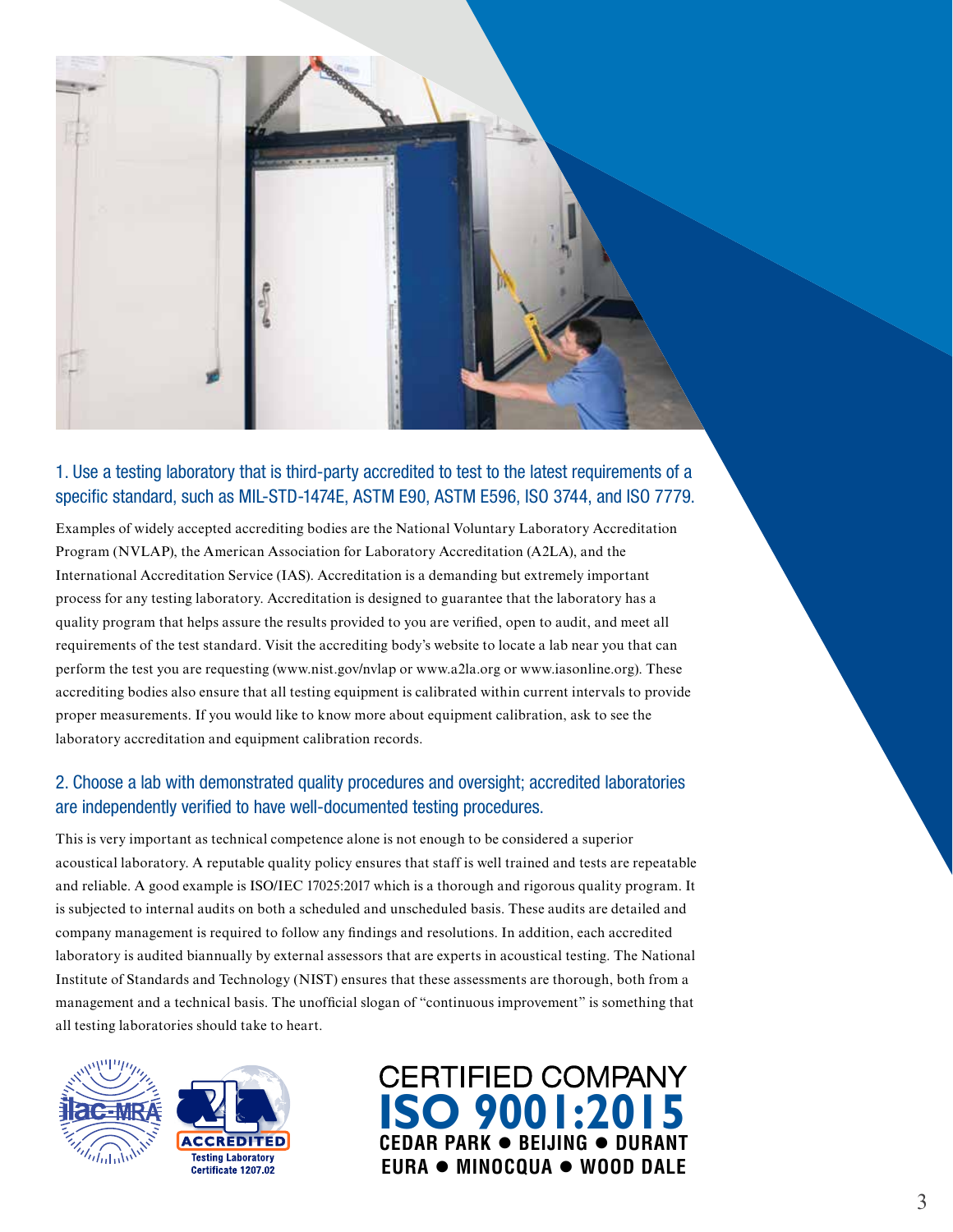#### 3. Select your laboratory with care and foresight. Does the lab provide acoustical testing services for internal and/or external clients? Does the lab maintain confidentiality?

Many acoustical testing laboratories test for both internal and external clients. If that is the case, talk to the laboratory staff to confirm that they treat both internal and external clients in the same manner; that is, the same level of service, integrity of staffing, and confidentially of results are unmistakably maintained throughout the process. It is essential that all results and data are stored separately from other computer users to maintain control of this confidentiality. Ensure that a third party verifies the lab's confidentiality program. A top quality laboratory should have a vigorous, established confidentiality program. At all laboratories, the information, data, and accredited reports are yours alone. Keep in mind that you paid a fee for these testing services and you own the results. For your product's protection, make sure that the testing lab cannot discuss or disseminate in any manner these results to others without your prior written consent.

Accrediting bodies assure confidentiality of client results to protect your product. With strict controls in place, any experienced acoustical lab can function as an independent test facility for your needs. The performance of the products a lab tests should be just that — a metric that stands on its own irrespective of any specific job or past performance claims. This is the only fair and impartial way to test for all laboratory clients.

#### 4. Select a laboratory that operates with full transparency.

Transparency cannot be underestimated. You should be welcome to visit, participate in, and witness all facets of the test program. Remember that you are purchasing the test time at the lab. It is your time and you should be involved with the testing as much or as little as you desire. This transparency should begin with your first contact with the laboratory. If your questions are not answered to your satisfaction or if it seems the laboratory staff is being evasive or impatient, contact a different laboratory.

At the end of the program, you should feel confident in the laboratory's capabilities and have a better understanding of the acoustical data that your product received. The data is more than a rating of your product. It provides insight into how your product is performing and can serve as an indicator

about how to improve your product's design. Make sure you know how the data corresponds to your product's performance. If you find that you have questions about your data days or weeks later, contact the laboratory and ask those questions. You should never have unanswered questions about your data.

Be sure to ask questions about any part of the testing process that you do not comprehend and expect a technical but understandable answer. Do not be afraid to ask the most basic questions about your test or test program. The laboratory staff are experts in the field of acoustical testing and you should ask as many questions as you need in order to feel comfortable with the tests and the results. Good laboratory staff will respond enthusiastically to questions about the tests and results.

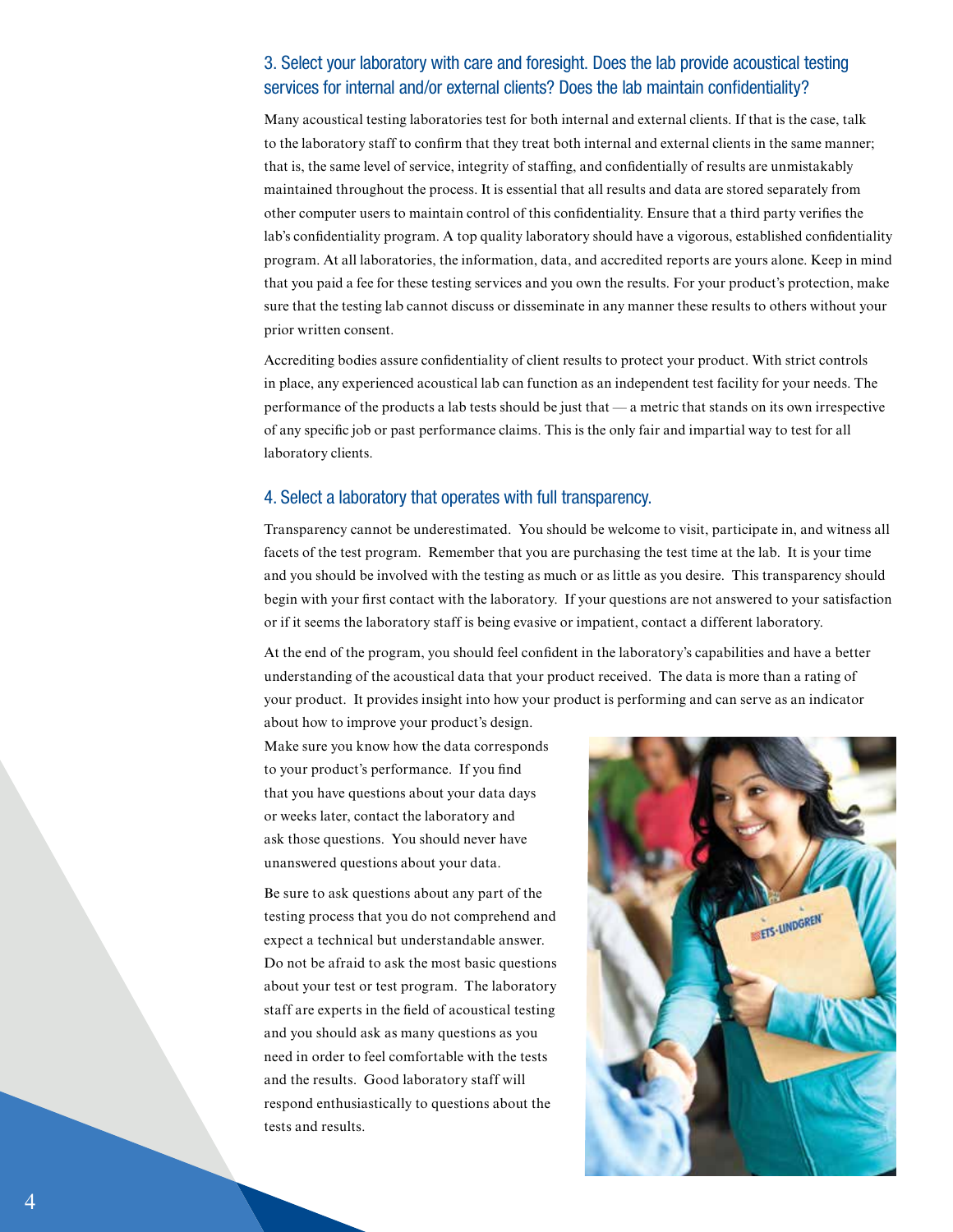

## 5. As the technology behind your product increases in capability and complexity, make sure your acoustical test lab accommodates increasingly sophisticated products.

For sound emission testing, it is important to find a laboratory that has a test chamber with a noise floor low enough to test your product. For example, with today's tablets and other handheld electronic devices, products (test samples) have become quieter and quieter. As a result, it is increasingly difficult to find a laboratory with the low-noise capabilities to test these quiet products. Ask the laboratory to provide the ambient levels inside their test chamber. This data could be a single number but should be presented by frequency in 1/1 octave, 1/3 octave, or narrow bands. Make sure that the laboratory can prove sufficient measurement headroom in the bands you need tested.

For transmission loss testing, be aware that the testing laboratory will produce signals of over 100 dBA to measure your sample. This high level is needed to ensure test results are not biased due to facility limitations. Sounds used to test the products are closely controlled by the test standard, such as ASTM E90. Understand that these test signals will not sound like something you'd expect (traffic, railroad, aircraft noise, etc.). The specific noise spectrum is designed to ensure that the fenestration product being testing is equally subjected to noise at all frequencies so that the sample's acoustical performance strengths and weaknesses are ascertained without bias to the test signal.

*This graph provides an example of the ambient noise level in the hemi-anechoic chamber at ETS-Lindgren's Acoustic Research Lab. The ambient is ideal for testing products that must meet the aural non-detectability requirements*  specified in MIL-STD-1474E. *As a result of this quiet test environment, you can be assured that your test results are not masked by ambient energy. Ask a laboratory you are considering for testing your product to provide data showing the ambient levels inside their test chamber.*

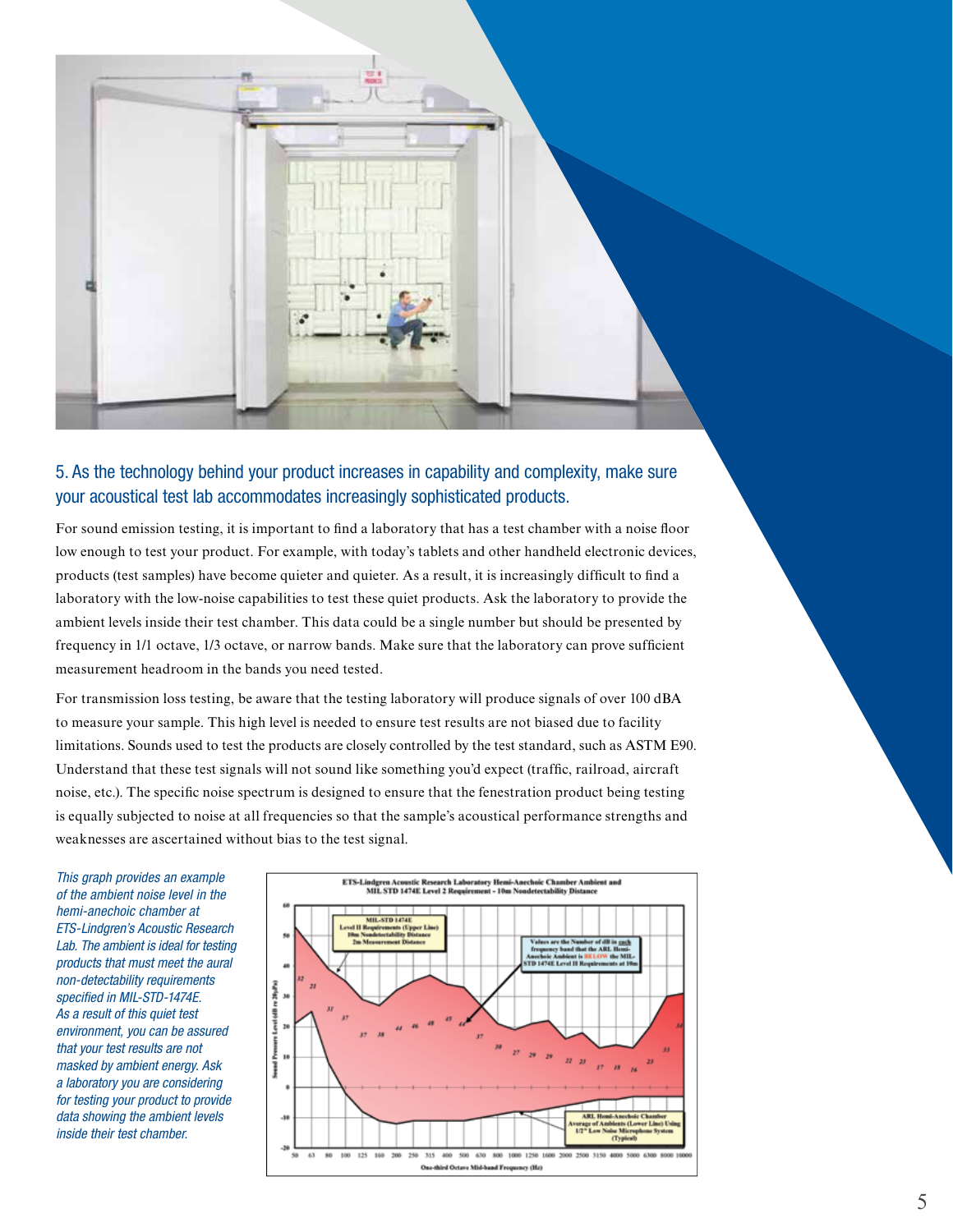## 6. Accurately describe the product to be tested. This is crucial to the credibility placed on the product by you and, ultimately, your clients.

You are the expert in the products you send in for testing. The lab staff should be expert in acoustical testing and accurately report testing results for the sample provided. Laboratory staff should be deemed proficient in the specific test methods you are requesting to guarantee proper measurements and precise results. It is the laboratory's responsibility to independently confirm as much information about the products as is technically feasible. There should be no ambiguity in what was tested and what was reported. Sometimes the laboratory will seek your help with sample information that is specific to your industry.

## 7. Request a detailed testing proposal that clearly defines the scope of work being contracted and includes discounted pricing if you need multiple tests of the same product size and type.

The lab should be able to include information on sample throughput and price advantages in the proposal. Ask the lab to provide test efficiency price options based on the product sample and type of testing you require. For one sample, it may be more cost effective to receive a quote based on the number of tests while on another sample paying for lab time by the day may be the most cost effective approach.

Communication is key before the test program begins or is undertaken to ensure that everyone has the same understanding. The test proposal should cover all configurations you anticipate testing, clearly define pricing, and advise the appropriate time for the test series. The test plan agreed upon by you and the laboratory should demonstrate knowledge and foresight by the lab on proper sample handling and give you a clear point of contact for the day of testing. Having a formal proposal and mutually agreed upon test plan make the entire test program much quicker and more efficient.

#### 8. Have your product test samples ready for the test lab environment, including related firmware and hardware.

For transmission loss testing, provide product test samples of the size requested and stated in the mutually agreed upon proposal. For example, most laboratories have specific size requirements and deviations from the agreed upon size can delay testing. Efficient labs have specific sizes to increase throughput of test samples.

For sound emission testing, make sure to provide working samples configured appropriately for acoustical testing. If any firmware changes are needed during testing, make sure those capabilities are also provided for the test. For example, an electronic product sample that requires multiple fan curves likely involves firmware changes.

Remember to supply all associated hardware for operation and set-up shipping/sample return instructions in advance. Good communication between you and the laboratory will ensure that test results are received in a timely manner.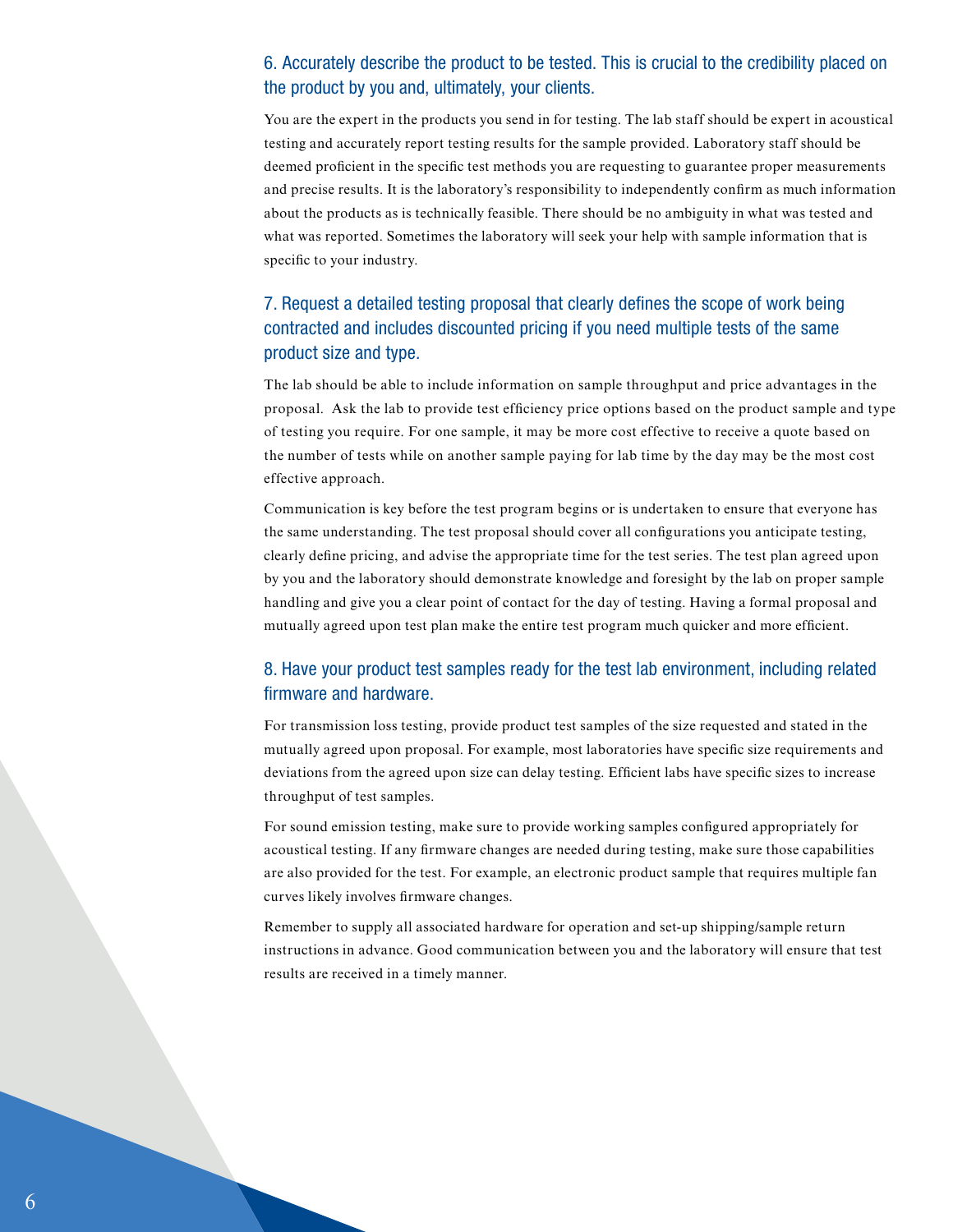

#### 9. Review, evaluate, and approve test results individually.

It is important to understand that all test results apply only to the product sample tested. Discuss anything you do not understand about the data and test report with your testing laboratory. Keep in mind that significant effort goes into testing before your test sample arrives on-site. Quality Assurance initiatives, calibration programs, and proficiency test programs ensure the test equipment is ready to use and the personnel are continually trained and provide exemplary service, which are all part of your sample ratings.

#### 10. Be patient on site at the acoustical testing laboratory.

And last but not least, once you are on site at the test lab, be patient and keep in mind acoustical testing involves much more than the time the data is collected. The pivotal part of a test can take a few seconds to several hours once the test is set up. However, much more time is typically spent on receiving the sample, uncrating it, ensuring appropriate temperature acclimation, and properly setting up the sample so as not to influence the results. These are all activities that are part of the final acoustical test. After testing is complete, most laboratories can provide preliminary test results the same day. If final reports bearing the accrediting body's logo are requested, these should be available within two weeks of final testing.